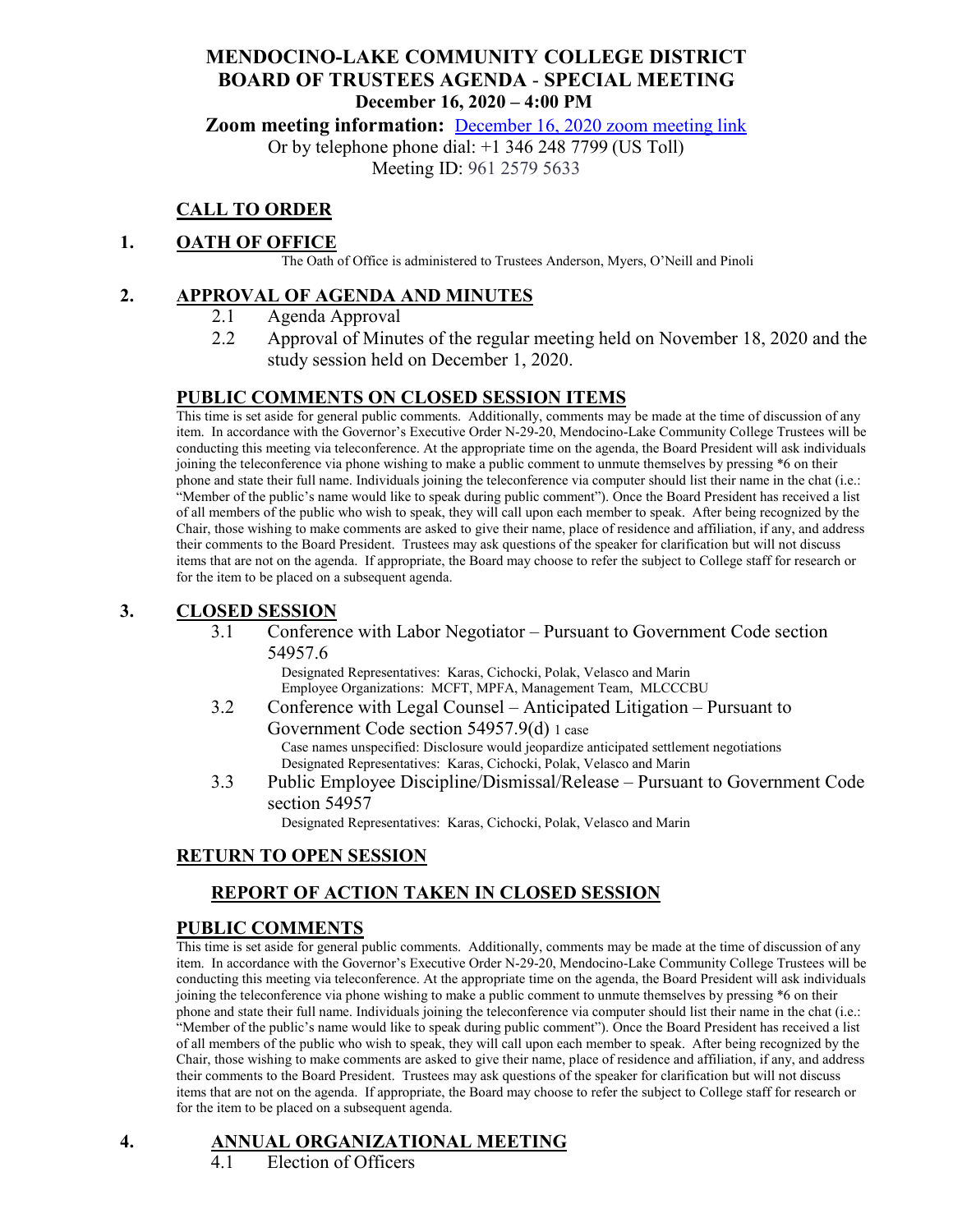The Board of Trustees will elect the officers for the 2021 year

4.2 Meeting Dates and Times The Board of Trustees will establish their meeting dates and times for the 2021 year

## **5. PRESIDENT AND ADMINISTRATION REPORT**

5.1 A report from Superintendent/President Karas is presented as information

# **CONSENT AGENDA**

## **6. Personnel**

- 6.1 Consideration to approve Personnel List Short Term Non-Continuing Employees
	- Recommendation to approve the list of short-term non-continuing personnel as presented
- 6.2 Consideration to approve Personnel List Part-Time Faculty Recommendation to approve the list of part-time faculty as presented
- 6.3 Consideration to approve Employment Classified Recommendation to approve the employment – classified as presented
- 6.4 Consideration to ratify Resignation Management Team Recommendation to ratify the resignation as presented
- 6.5 Consideration to approve Working Out of Class and Extra Duties Compensation Recommendation to approve the working out-of-class and extra duties compensation as presented

## **7. Other Items**

- 7.1 Fiscal Report as of October 31, 2020
	- Recommendation to accept the report as presented
- 7.2 Donations Recommendation to accept the donated items as presented

# **8. ACTION ITEMS**

8.1 2019/20 Audit Report

Recommendation to receive the audit report presented for the year ended June 30, 2020

- 8.2 Board Policy Additions and Revisions Second Reading Recommendation to approve the board policy additions and revisions as presented
- 8.3 College and Career Access Pathways (CCAP) Partnership Agreements Second Reading

Recommendation to approve the CCAP agreements as presented

# **9. INFORMATIONAL ITEMS AND REPORTS**

- 9.1 Mendocino College Foundation, Inc.
	- 9.1.A Mendocino College Foundation informational report
	- 9.1.B Friends of the Mendocino College Coastal Field Station and Natural Sciences affiliate report
- 9.2 Constituent Group Reports
	- Reports from constituent groups are presented as information
- 9.3 Board Policy Additions and Revisions First Reading Revisions and additions to Board policies are presented for information and review

# **10. TRUSTEE COMMUNICATIONS**

10.1 Trustee Reports

Written and oral reports from Trustees are presented as information

10.2 Future Agenda Items

Board discussion about topics to be included on future agendas

# **11. ADJOURNMENT**

**ADA Compliance: Persons with disabilities needing assistance, please notify the Superintendent/President's Office at 468-3071 no later than 24 hours prior to the scheduled meeting.** 

**Agenda Packet and Supporting Documents Notice: The agenda packet and supporting materials can be found on the college**  website at : **[Board of Trustee meeting documentation](https://www.mendocino.edu/botagendas)**